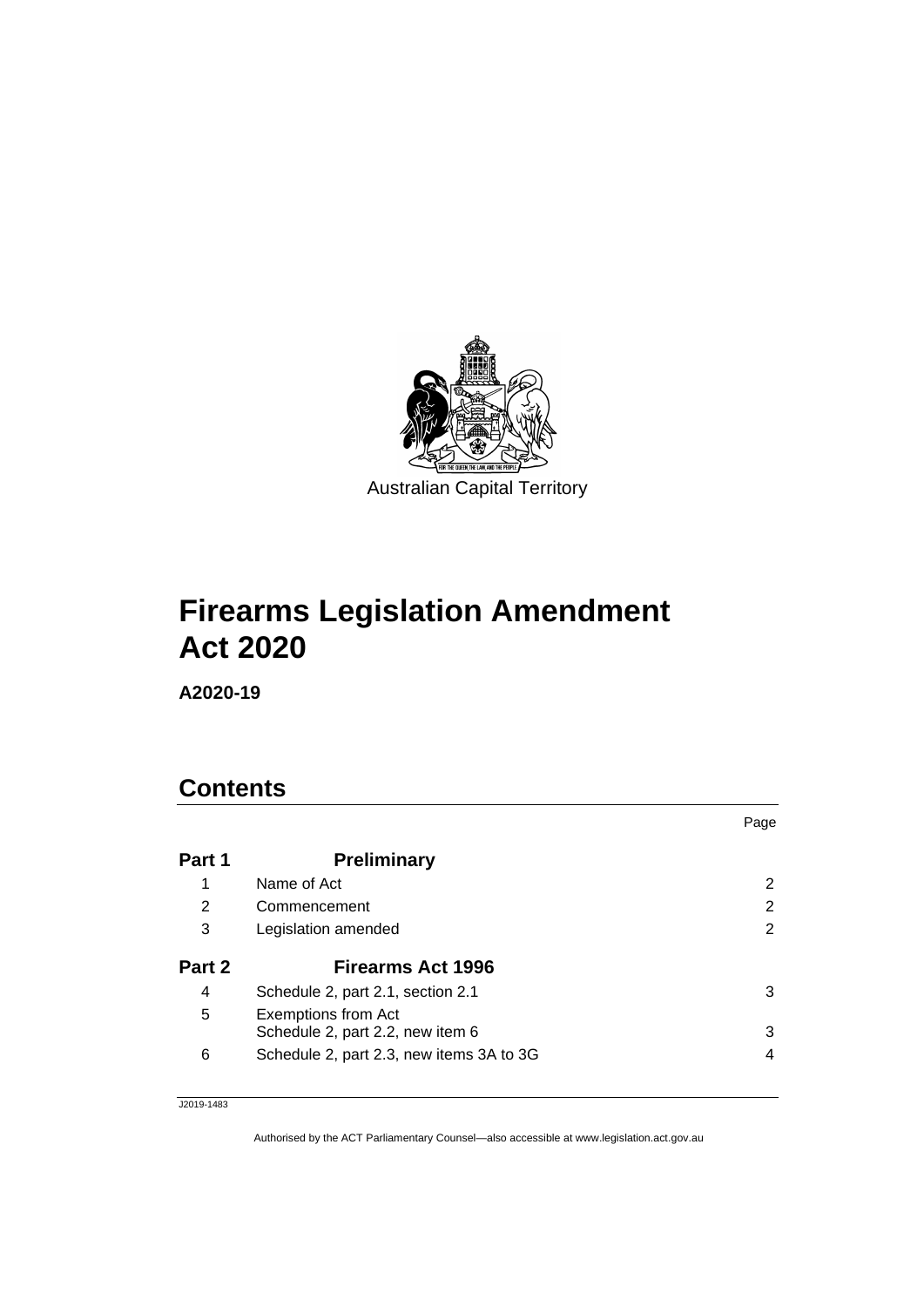| 7      | Dictionary, new definitions                                                                   | 5 |
|--------|-----------------------------------------------------------------------------------------------|---|
| Part 3 | <b>Firearms Regulation 2008</b>                                                               |   |
| 8      | Sporting organisations—Act, s 23, sch 2, pt 2.3, items 2 and 3<br>New section 67 (fa) to (fc) | 6 |
| 9      | New section 67A                                                                               | 6 |
| Part 4 | <b>Prohibited Weapons Act 1996</b>                                                            |   |
| 10     | Application of Act<br>Section 4 (2) and note                                                  | 7 |

contents 2 Firearms Legislation Amendment Act 2020

A2020-19

Page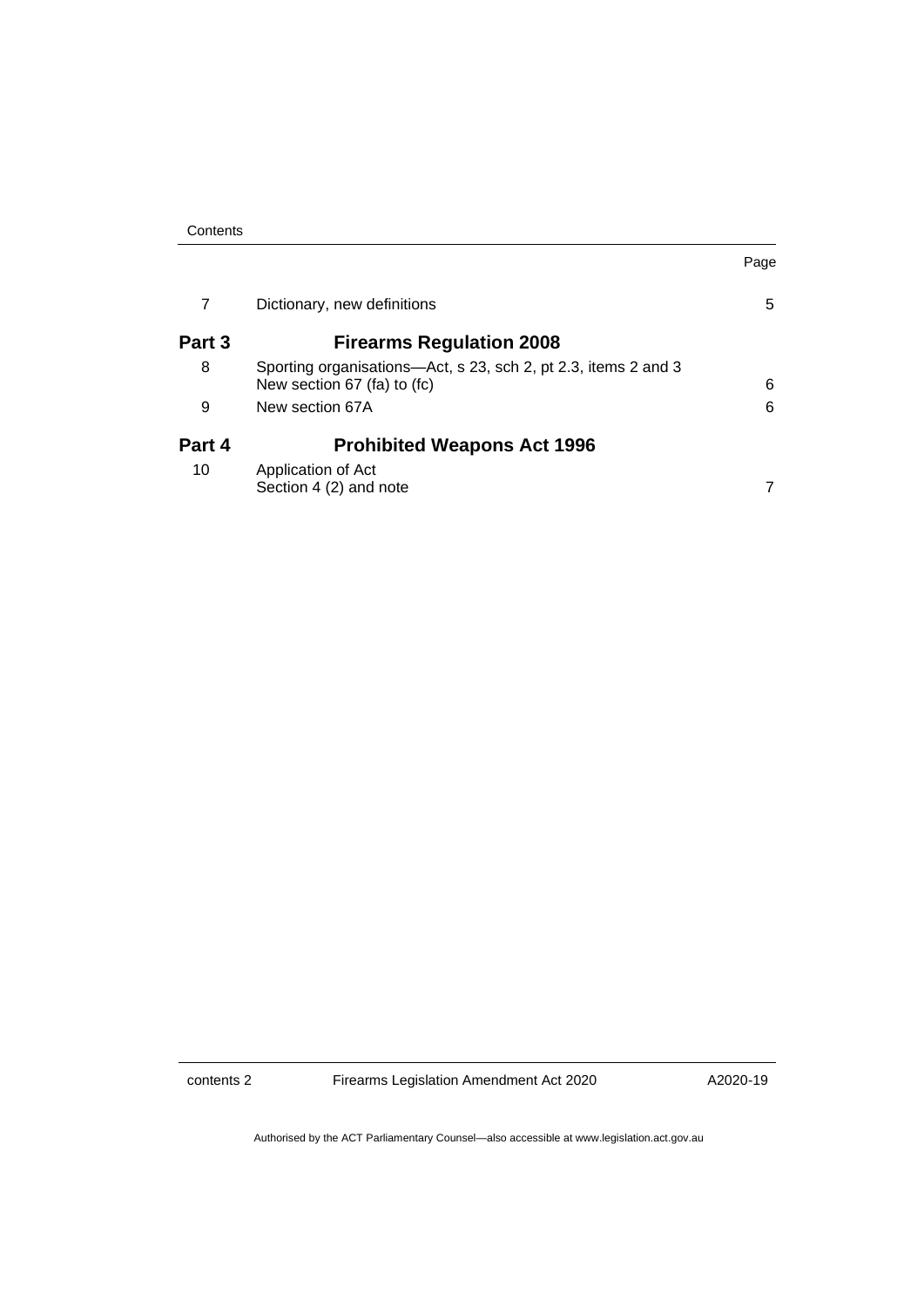

# **Firearms Legislation Amendment Act 2020**

**A2020-19**

ֺֺ֡

An Act to amend legislation about firearms, and for other purposes

The Legislative Assembly for the Australian Capital Territory enacts as follows:

J2019-1483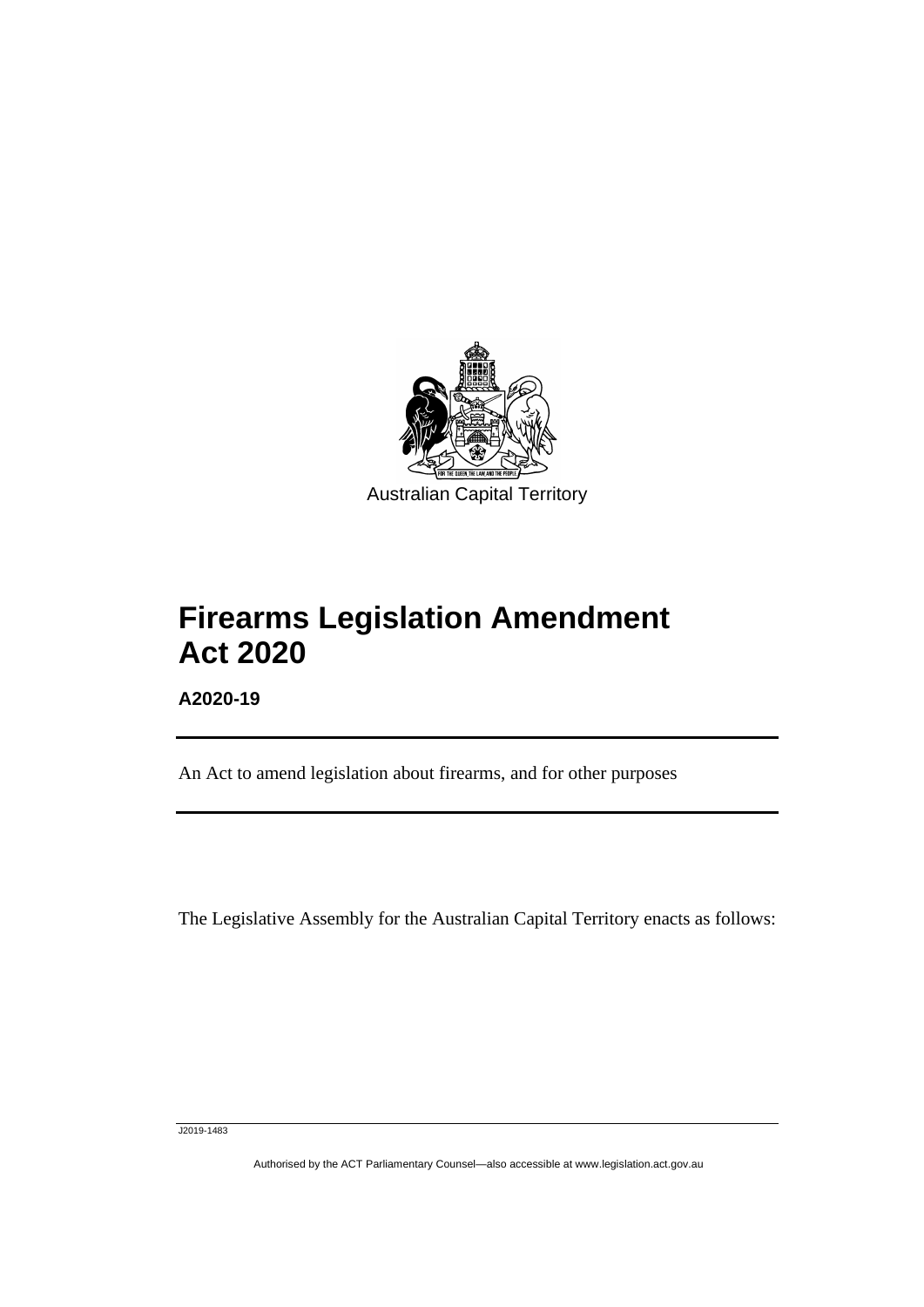#### Part 1 **Preliminary**

Section 1

# <span id="page-3-0"></span>**Part 1 Preliminary**

#### <span id="page-3-1"></span>**1 Name of Act**

This Act is the *Firearms Legislation Amendment Act 2020*.

#### <span id="page-3-2"></span>**2 Commencement**

This Act commences on the day after its notification day.

*Note* The naming and commencement provisions automatically commence on the notification day (see [Legislation Act,](http://www.legislation.act.gov.au/a/2001-14) s 75 (1)).

#### <span id="page-3-3"></span>**3 Legislation amended**

This Act amends the following legislation:

- *[Firearms Act 1996](http://www.legislation.act.gov.au/a/1996-74)*
- *[Firearms Regulation 2008](http://www.legislation.act.gov.au/sl/2008-55)*
- *[Prohibited Weapons Act 1996](http://www.legislation.act.gov.au/a/1996-75)*.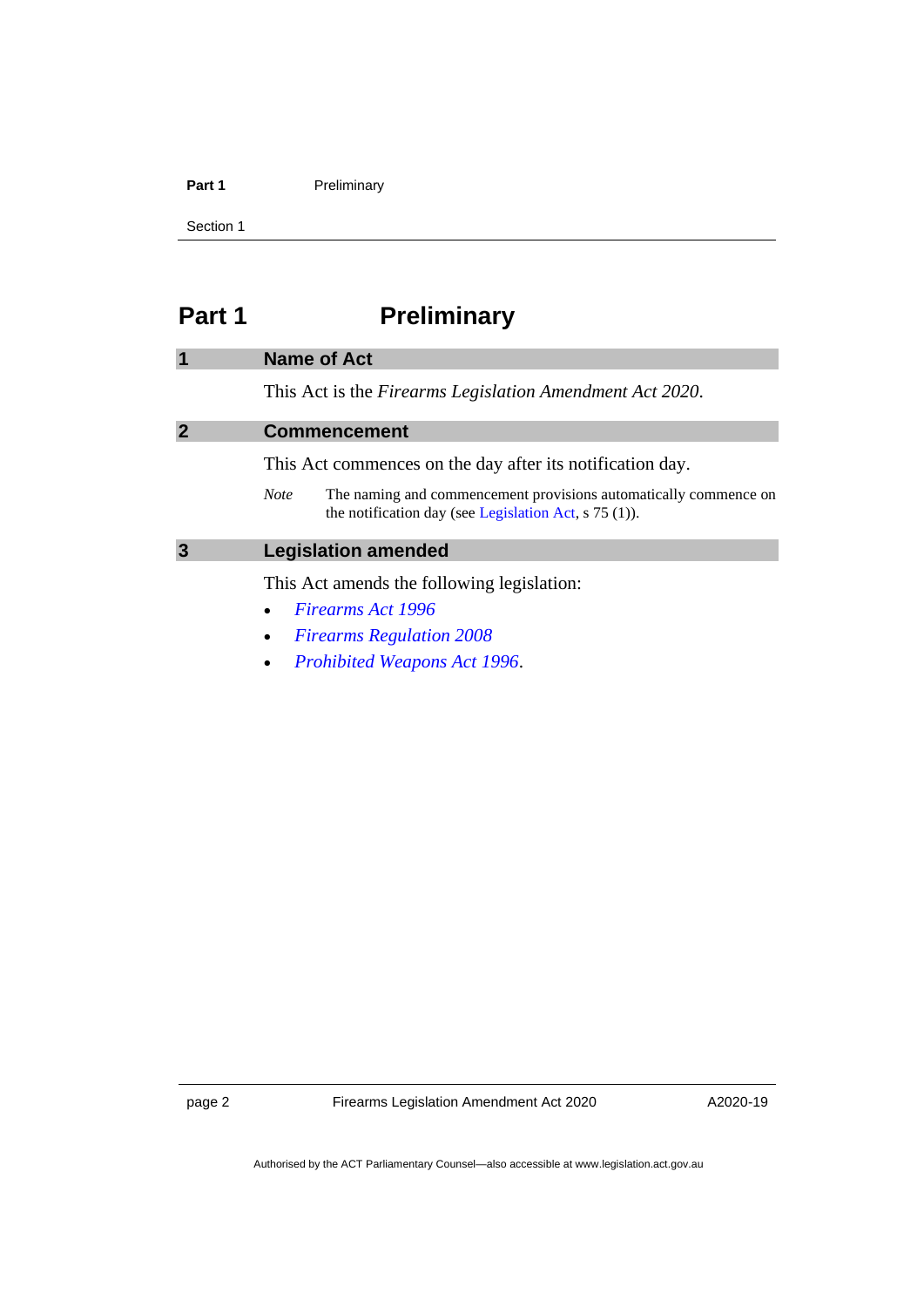# <span id="page-4-0"></span>**Part 2 Firearms Act 1996**

#### <span id="page-4-1"></span>**4 Schedule 2, part 2.1, section 2.1**

*substitute*

#### **2.1 Definitions—sch 2**

In this schedule:

*coach*, in the sport of biathlon or modern pentathlon, means a person who, within the previous 5 years, has provided training or instruction in the sport to someone else.

*corrections officer* includes a person employed by an entity responsible under a law of a State or another Territory for providing correctional services for offenders.

*Note Corrections officer*—see the [Legislation Act,](http://www.legislation.act.gov.au/a/2001-14) dict, pt 1.

*participating*, in the sport of biathlon or modern pentathlon, means receiving instruction, practising, training or competing in the sport.

### <span id="page-4-2"></span>**5 Exemptions from Act Schedule 2, part 2.2, new item 6**

*insert*

| aviation security inspector | possessing or using firearm in exercise of<br>inspector's functions under the <i>Aviation</i> |
|-----------------------------|-----------------------------------------------------------------------------------------------|
|                             | <i>Transport Security Act 2004</i> (Cwlth)                                                    |

A2020-19

Firearms Legislation Amendment Act 2020

page 3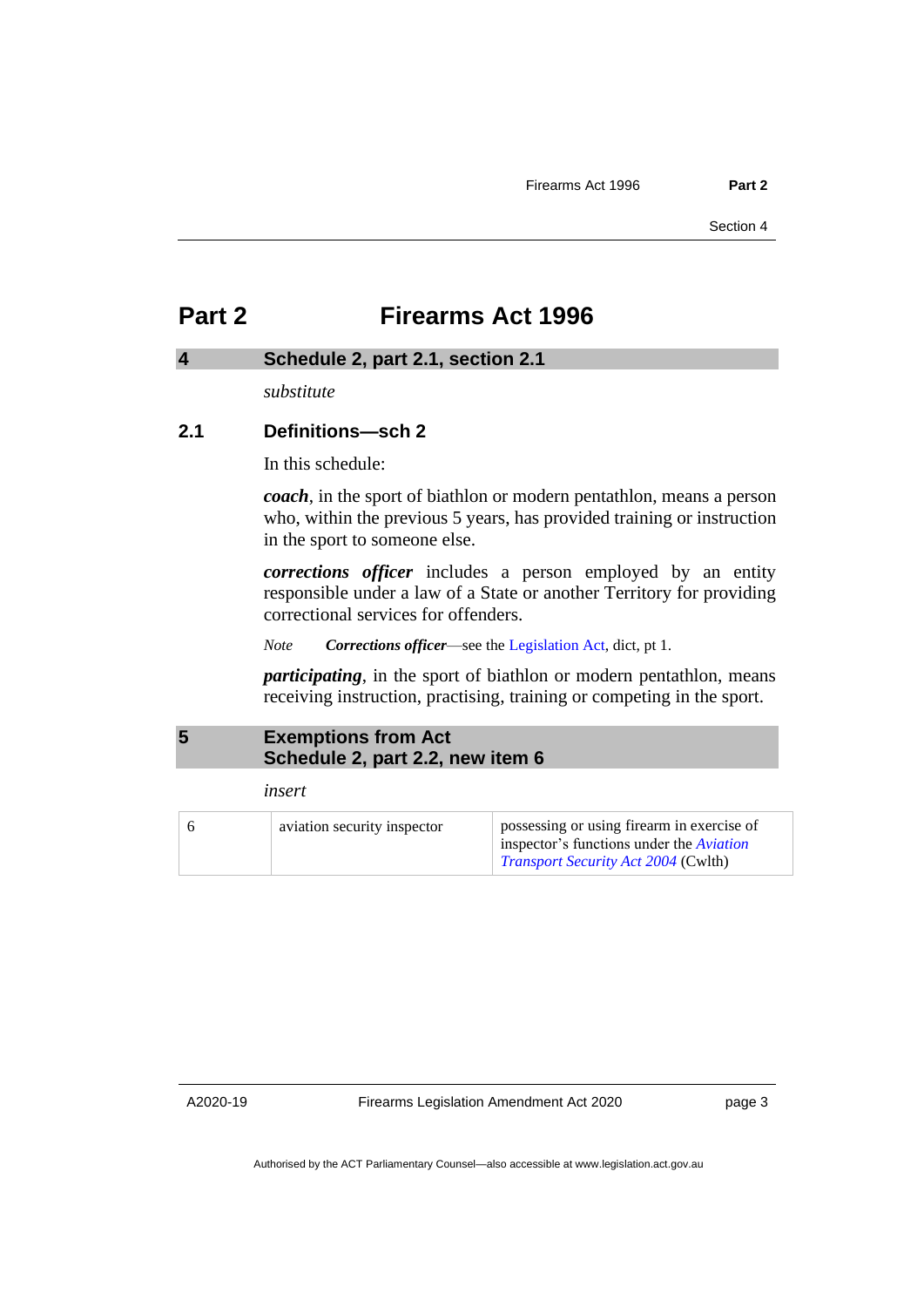#### **Part 2** Firearms Act 1996

Section 6

## <span id="page-5-0"></span>**6 Schedule 2, part 2.3, new items 3A to 3G**

|    | insert                                                                                                                                                                                              |            |                                                                                                                                                                         |
|----|-----------------------------------------------------------------------------------------------------------------------------------------------------------------------------------------------------|------------|-------------------------------------------------------------------------------------------------------------------------------------------------------------------------|
| 3A | sporting (biathlon or modern<br>pentathlon) organisation<br>prescribed by regulation                                                                                                                | (a)<br>(b) | possessing or using an imitation firearm if-<br>firearm is a biathlon or modern<br>pentathlon laser target shooting<br>device; and<br>possession or use is for a person |
|    |                                                                                                                                                                                                     |            | participating in the sport of biathlon<br>or modern pentathlon                                                                                                          |
| 3B | member of a sporting (biathlon<br>or modern pentathlon)<br>organisation prescribed by<br>regulation                                                                                                 |            | possessing or using an imitation firearm if-                                                                                                                            |
|    |                                                                                                                                                                                                     | (a)        | firearm is a biathlon or modern<br>pentathlon laser target shooting<br>device; and                                                                                      |
|    |                                                                                                                                                                                                     | (b)        | possession or use is in exercise of<br>functions as member                                                                                                              |
| 3C | person attending a<br>demonstration of the sport of<br>biathlon or modern pentathlon<br>conducted by a sporting<br>(biathlon or modern pentathlon)<br>organisation prescribed by<br>regulation      |            | possessing or using an imitation firearm if-                                                                                                                            |
|    |                                                                                                                                                                                                     | (a)        | firearm is a biathlon or modern<br>pentathlon laser target shooting<br>device; and                                                                                      |
|    |                                                                                                                                                                                                     | (b)        | possession or use happens under<br>supervision of member of the<br>organisation                                                                                         |
| 3D | official in a sporting competition<br>conducted by a sporting<br>(biathlon or modern pentathlon)<br>organisation prescribed by<br>regulation                                                        |            | possessing or using an imitation firearm if-                                                                                                                            |
|    |                                                                                                                                                                                                     | (a)        | firearm is a biathlon or modern<br>pentathlon laser target shooting<br>device; and                                                                                      |
|    |                                                                                                                                                                                                     | (b)        | possession or use is in exercise of<br>functions as official                                                                                                            |
| 3E | adult participating in a<br>competition in the sport of<br>biathlon or modern pentathlon,<br>conducted by a sporting<br>(biathlon or modern pentathlon)<br>organisation prescribed by<br>regulation |            | possessing or using an imitation firearm if-                                                                                                                            |
|    |                                                                                                                                                                                                     | (a)        | firearm is a biathlon or modern<br>pentathlon laser target shooting<br>device; and                                                                                      |
|    |                                                                                                                                                                                                     | (b)        | possession or use is for the purpose<br>of participating in the sport of<br>biathlon or modern pentathlon                                                               |

page 4 Firearms Legislation Amendment Act 2020

A2020-19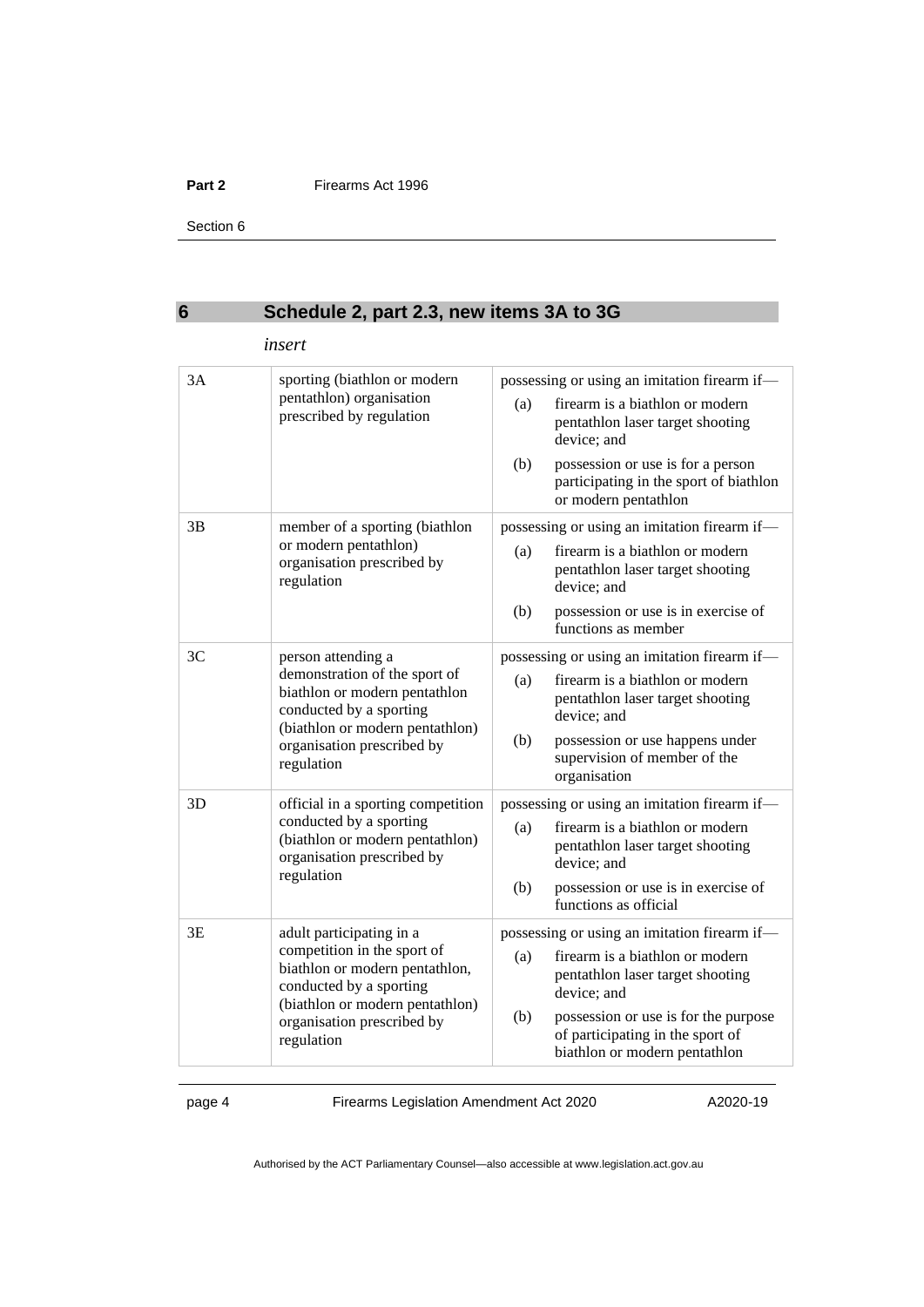| 3F | child participating in a<br>competition in the sport of<br>biathlon or modern pentathlon,<br>conducted by a sporting<br>(biathlon or modern pentathlon)<br>organisation prescribed by<br>regulation | possessing or using an imitation firearm if—<br>firearm is a biathlon or modern<br>(a)<br>pentathlon laser target shooting<br>device; and<br>possession or use-<br>(b)<br>is for the purpose of<br>(i)<br>participating in the sport of<br>biathlon or modern<br>pentathlon; and<br>happens under supervision<br>(ii)<br>of the person's coach for<br>the sport |
|----|-----------------------------------------------------------------------------------------------------------------------------------------------------------------------------------------------------|-----------------------------------------------------------------------------------------------------------------------------------------------------------------------------------------------------------------------------------------------------------------------------------------------------------------------------------------------------------------|
| 3G | coach in the sport of biathlon or<br>modern pentathlon                                                                                                                                              | possessing or using an imitation firearm if—<br>firearm is a biathlon or modern<br>(a)<br>pentathlon laser target shooting<br>device; and<br>possession or use is for the purpose<br>(b)<br>of giving training or instruction to a<br>person participating in the sport of<br>biathlon or modern pentathlon                                                     |

## <span id="page-6-0"></span>**7 Dictionary, new definitions**

*insert*

*coach*, in the sport of biathlon or modern pentathlon, for schedule 2 (Exemptions from Act)—see section 2.1.

*participating*, in the sport of biathlon or modern pentathlon, for schedule 2 (Exemptions from Act)—see section 2.1.

A2020-19

page 5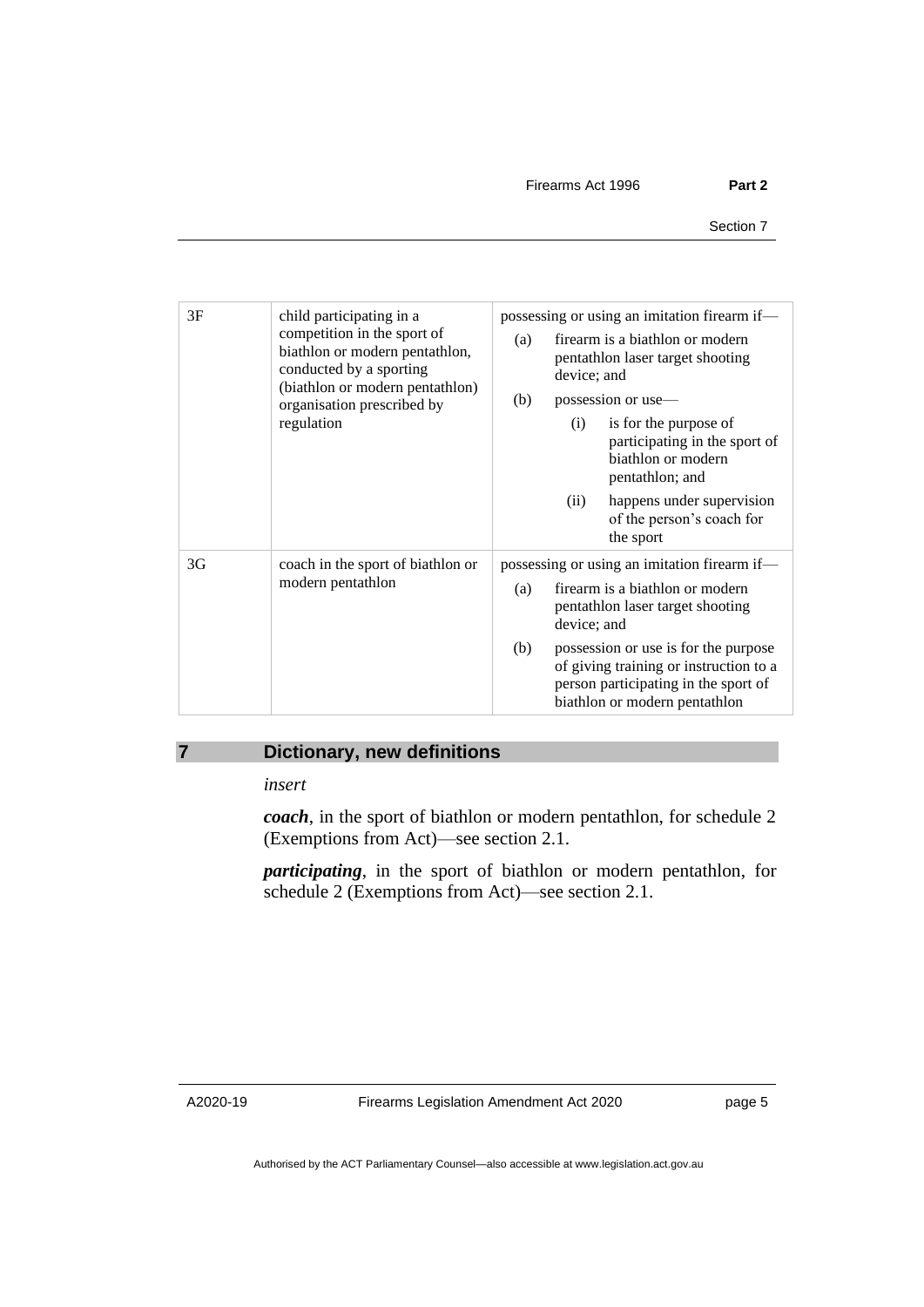#### **Part 3** Firearms Regulation 2008

Section 8

# <span id="page-7-0"></span>**Part 3 Firearms Regulation 2008**

#### <span id="page-7-1"></span>**8 Sporting organisations—Act, s 23, sch 2, pt 2.3, items 2 and 3 New section 67 (fa) to (fc)**

*insert*

- (fa) Australian Biathlon Association;
- (fb) Modern Pentathlon Australia;
- (fc) Modern Pentathlon Association of NSW Inc;

## <span id="page-7-2"></span>**9 New section 67A**

*insert*

### **67A Sporting (biathlon or modern pentathlon) organisations— Act, s 23, sch 2, pt 2.3, items 3A to 3G**

The following sporting (biathlon or modern pentathlon) organisations are prescribed:

- (a) Australian Biathlon Association;
- (b) Modern Pentathlon Australia;
- (c) Modern Pentathlon Association of NSW Inc.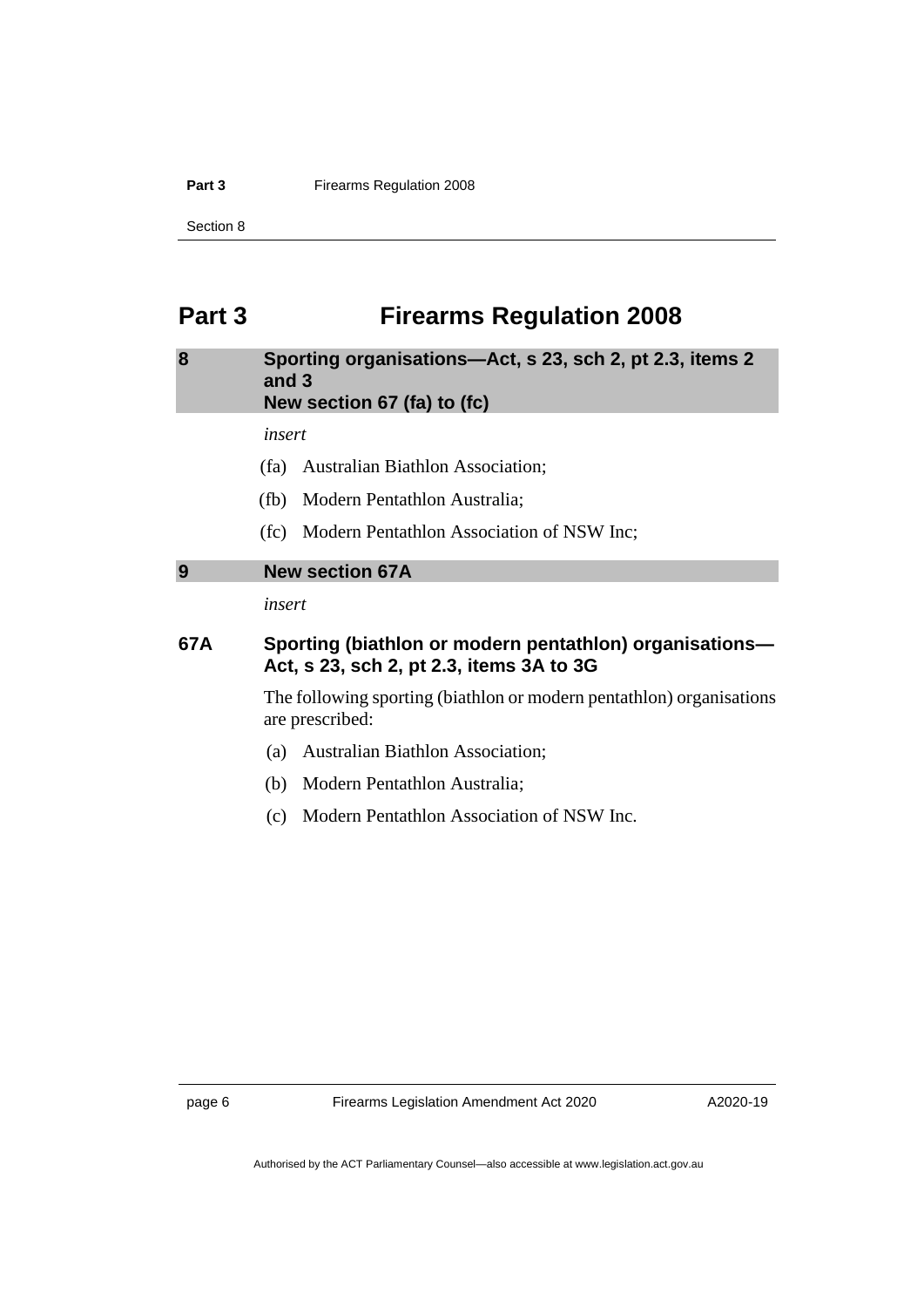Section 10

## <span id="page-8-0"></span>**Part 4 Prohibited Weapons Act 1996**

#### <span id="page-8-1"></span>**10 Application of Act Section 4 (2) and note**

#### *substitute*

- (2) Also, a person does not commit an offence against this Act only because of something done by the person in the exercise of the person's functions as—
	- (a) a corrections officer; or
	- (b) an aviation security inspector under the *[Aviation Transport](https://www.legislation.gov.au/Series/C2004A01242)  [Security Act 2004](https://www.legislation.gov.au/Series/C2004A01242)* (Cwlth).
	- *Note Exercise*, *function* and *corrections officer* are defined in the [Legislation](http://www.legislation.act.gov.au/a/2001-14)  [Act,](http://www.legislation.act.gov.au/a/2001-14) dict, pt 1.

A2020-19

Firearms Legislation Amendment Act 2020

page 7